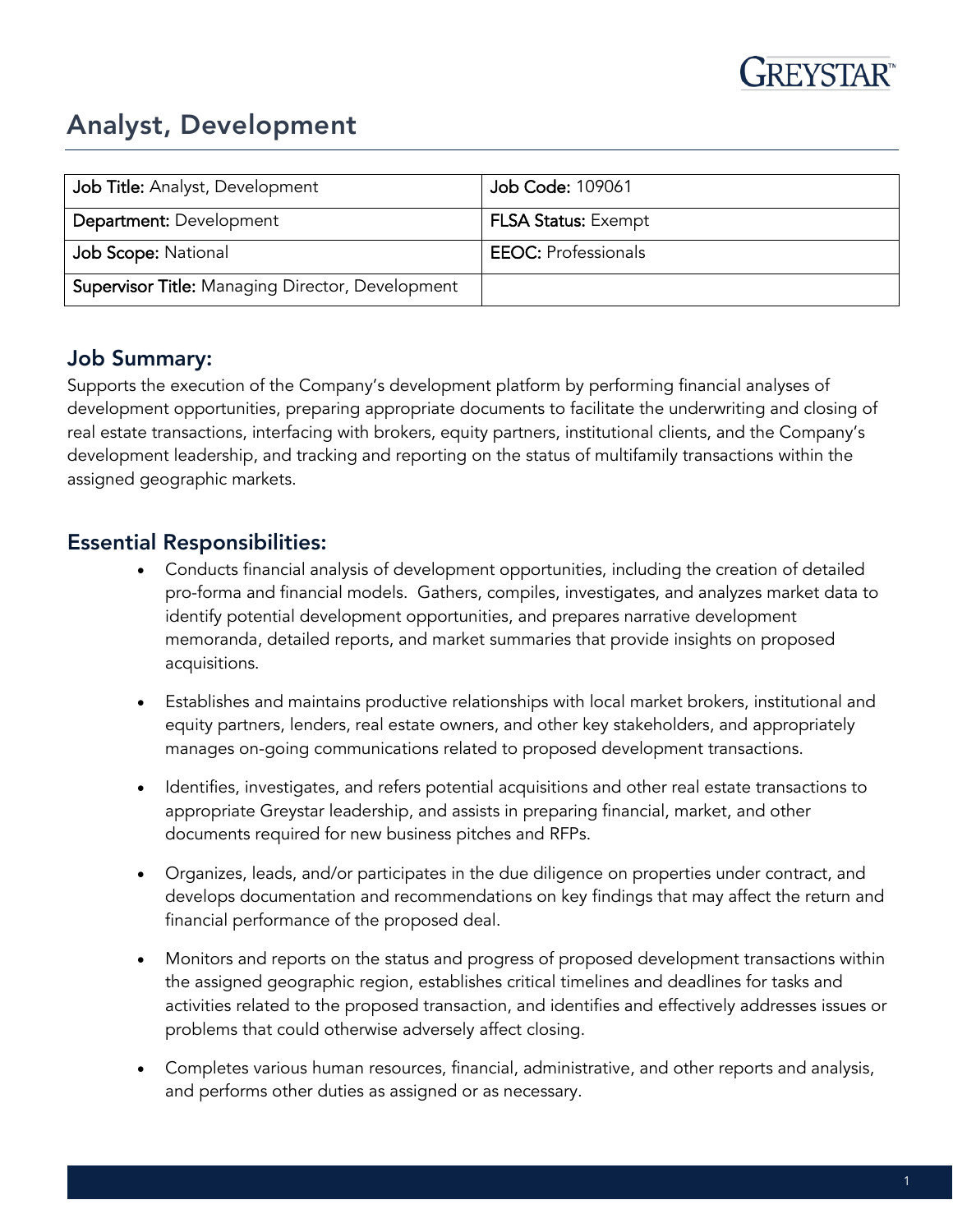

### Organizational Responsibilities:

- Follows established policies and procedures by monitoring and ensuring compliance with regulatory requirements, organizational standards, and operational processes related to area(s) of responsibility and reporting violations or infractions to appropriate individual(s).
- Practices proper safety techniques in accordance with Company, property, and departmental policies, procedures, and standards by immediately reporting any mechanical or electrical equipment malfunctions, employee/visitor/resident injuries or accidents, or other safety issues to appropriate individual(s).
- Identifies areas for improvement, offers suggestions to improve the overall efficiency and productivity of the investment and development disciplines, and introduces procedures and activities that control costs, improve quality, and drive efficiencies.
- Keeps abreast of current changes in technology, processes, and standards within the industry and area(s) of responsibility by attending internal and external training classes, research and/or subscribing to the internet or other professional publications, or utilizing other appropriate method(s) to obtain business and professional information, and applies knowledge and practices to area(s) of responsibility.

#### Working Conditions:

• Incumbents primarily work in an office environment, but may be required to make property and development site visits and inspections as part of the due diligence process.

## Physical Demands:

- Incumbents must be able to view computer screens, mobile devices, and other electronic equipment for extended periods of time where visual strain may result.
- Regular travel within and outside of the assigned geographic area may be required to attend business meetings, training classes, or other situations necessary for the accomplishment of some or all of the daily responsibilities of this position.

## Knowledge, Skills, Abilities:

- Demonstrated ability to read, write, and communicate effectively to develop, comprehend, and complete legal, financial, human resources, and other business documents and to provide updates and reports to owners and key business leaders.
- Expert-level proficiency in word processing, spreadsheet (Excel), and database management programs in order to complete, design, and develop required reports and documents. Experience in Timberline and other Company software applications related to budgeting and overall project management.